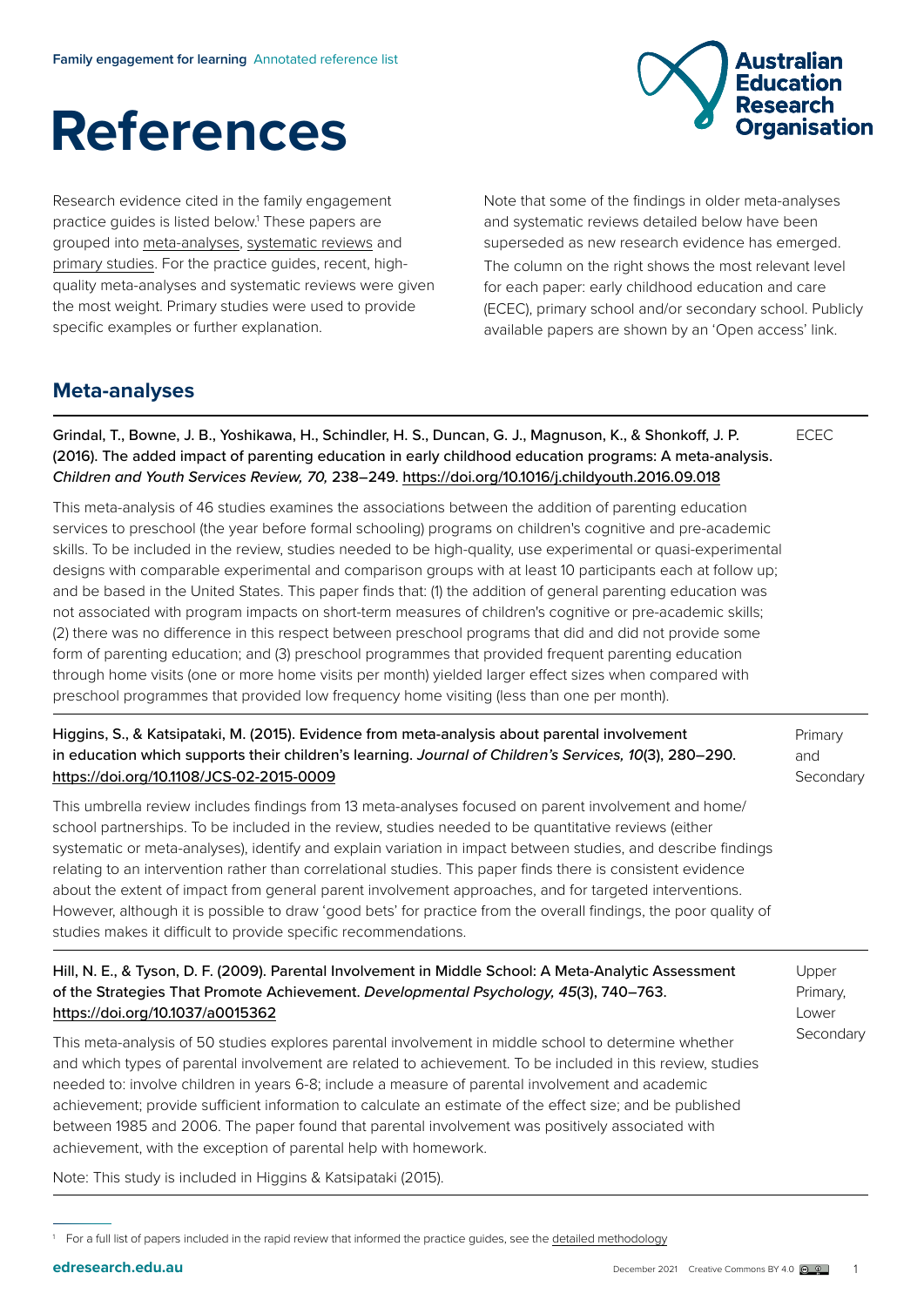#### Noble, C., Sala, G., Peter, M., Lingwood, J., Rowland, C., Gobet, F., & Pine, J. (2019). The impact of shared book reading on children's language skills: A meta-analysis. *Educational Research Review, 28,* 100290. <https://doi.org/10.1016/j.edurev.2019.100290>

This meta-analysis of 54 studies examines whether shared reading interventions are equally effective across study designs, outcome variables and for children from different socio-economic groups. To be included in the review, studies needed to use a control group; describe a shared book reading intervention with preschool (the year before formal schooling) or school age children aged 7 years or younger; involve typically developing children; not target multilingual populations; and report an objective quantitative measure of language ability . Included studies were published between 1989 and 2017. This paper finds that: 1) there is a positive effect of shared reading on language development, although this effect is smaller than reported in previous meta-analyses; 2) the effect is moderated by the type of control group used (meaning that studies where control groups received another activity/intervention found near zero effects, while studies with control groups that received no contact or were "business as usual" found small effects; and 3) there are no significant differences based on outcome variable (for example, receptive vocabulary or phonological awareness), socio-economic status or other potential moderators.

#### Sheridan, S. M., Smith, T. E., Moorman Kim, E., Beretvas, S. N., & Park, S. (2019). A Meta-Analysis of Family-School Interventions and Children's Social-Emotional Functioning: Moderators and Components of Efficacy. *Review of Educational Research, 89*(2), 296–332. <https://doi.org/10.3102/0034654318825437>

ECEC, Primary and **Secondary** 

This meta-analysis of 117 studies examines the effects of family-school interventions on children's socialemotional functioning. To be included in the review, studies needed to use an experimental, quasiexperimental design or pre-/post-test design; involve students from preschool (the year before formal schooling) through grade 12; present outcomes measuring the effects of the intervention; and be conducted between 2001 and 2014. This paper finds that: 1) family-school interventions were effective whether a study's sample was composed of children in preschool, elementary school, or high school; 2) intervention outcomes were not dependent on age for either social-behavioural competence or mental health outcomes; 3) communication, collaboration, parent-teacher relationships, home-based involvement and behavioural supports yielded statistically significant positive effects on both social-behavioural competencies and mental health outcomes; and 4) parental involvement with homework was not significantly related to any socialbehavioural or mental health outcomes.

Note: This paper has been updated by Smith et al. (2020).

#### Smith, T. E., Sheridan, S. M., Kim, E. M., Park, S., & Beretvas, S. N. (2020). The Effects of Family-School Partnership Interventions on Academic and Social-Emotional Functioning: A Meta-Analysis Exploring What Works for Whom. *Educational Psychology Review, 32*(2), 511–544. <https://doi.org/10.1007/s10648-019-09509-w>

This meta-analysis of 77 studies examines the effects of family-school partnership interventions on student outcomes. To be included in the review, studies needed to use an experimental, quasi-experimental or pre-/ post-test design; investigate an intervention targeting family-school interventions for students from preschool (the year before formal schooling) to grade 12; take place in a naturalistic setting; measure the effects of an intervention on children's academic achievement, academic behaviours, social-behavioural competency or mental health outcomes; and be published between 2001 and 2014. This paper finds: 1) that family-school partnership interventions positively impact children's academic achievement, academic behaviours socialbehavioural competence, and mental health; 2) neither homework involvement (for example, monitoring or direct aid), school-based involvement (for example, volunteering in the school or classroom), or behavioural support (for example, delivery of concrete reinforcement) were found to significantly impact children's academic or social-behavioural functioning; 3) one-way home to school communication and parent-teacher relationships (for example, creating joint perspectives) did not significantly relate to any positive effects on children's academic or social-emotional functioning; 4) bi-directional communication (that is, contact from home to school and school to home) had a significant impact on social-behavioural competence; and 5) collaboration (for example, planning and problem-solving) had a significant impact on children's academic achievement, social-behavioural competence and mental health.

Note: This paper expands and updates Sheridan et al. (2019).

ECEC and Primary › [Open](https://doi.org/10.1016/j.edurev.2019.100290)  [access](https://doi.org/10.1016/j.edurev.2019.100290) 

ECEC, Primary and **Secondary**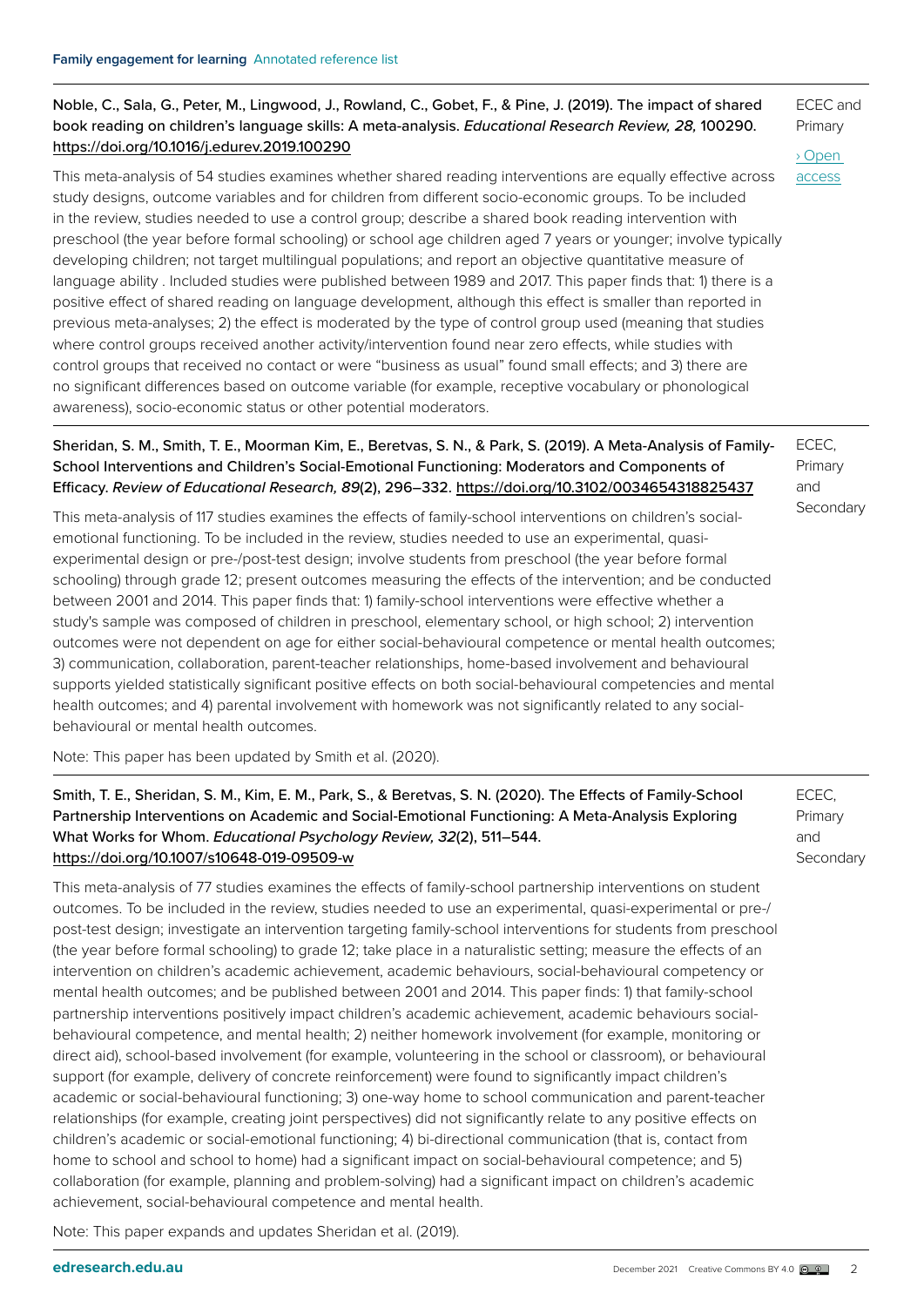# **Systematic reviews**

### See, B. H., Gorard, S., El-Soufi, N., Lu, B., Siddiqui, N., & Dong, L. (2021). A systematic review of the impact of technology-mediated parental engagement on student outcomes. *Educational Research and Evaluation,* 1–32. <https://doi.org/10.1080/13803611.2021.1924791>

This systematic review of 29 studies examines the use of educational technology in schools that engage parents at home and have the potential to reduce teacher workload and improve student outcomes. To be included in the review, studies needed to describe empirical research; focus on the use of digital technology in the school context to engage parents;; include young people aged from 2-18 years; be based in a mainstream school; and measure effects on student academic outcomes and behavioural/affective outcomes. This paper finds reasonably good evidence that low-cost technology nudges such as school– parent communication via phone, texts, or emails is promising. For early childhood settings, these nudges included information such as ideas for daily activities, games to play with children and tips/advice on how to play these games. For schools, these nudges involved information about missing assignments, grades, upcoming texts, missing homework or attendance summaries. There is already existing evidence that communicating with parents about how their children are doing in school and keeping them informed of schoolwork can have a positive effect on children's learning, but such messages must be personalised, linked to learning, and positive.

ECEC, Primary and Secondary › [Open](https://www.tandfonline.com/doi/full/10.1080/13803611.2021.1924791)  [access](https://www.tandfonline.com/doi/full/10.1080/13803611.2021.1924791)

#### O'Connor, A., Nolan, A., Bergmeier, H., Hooley, M., Olsson, C., Cann, W., Williams-Smith, J., & Skouteris, H. ECEC (2017). Early childhood education and care educators supporting parent-child relationships: A systematic literature review. *Early Years, 37*(4), 400–422. <https://doi.org/10.1080/09575146.2016.1233169>

This systematic review of 21 studies evaluates the efficacy of interventions, programs, and strategies that have been implemented to foster parent–child relationships to support the social and emotional development of preschool (the year before formal schooling) children. Articles were included in the review if they: explored interventions designed to promote parent–child relationships; were developed for preschool aged children 0–5 years and their parents and conducted in ECEC settings or in a range of settings supporting parents and children (play groups, community groups and health centres); examined children's social and emotional development; and were peer-reviewed. The review revealed that current parent–child relationship and children's social and emotional development interventions and programs are not designed specifically for use by educators in ECEC settings to promote parent–child relationships. However, many educators would already be engaging in positive practices to build strong relationships and share information regarding children's social and emotional development.

## See, B. H. (2015b). *Identifying the most promising parental involvement interventions with impact on learning outcomes for primary school-aged children* (2nd report). School of Education, Durham University. [www.dur.ac.uk/resources/education/SuttonTrustReportScopingreview2.pdf](http://www.dur.ac.uk/resources/education/SuttonTrustReportScopingreview2.pdf)

This scoping review of 54 papers aims to identify parental involvement studies that have an impact on the school outcomes of children aged from 7 years up to when they transition to secondary school. To be included in the review, papers needed to focus on any type of parental involvement programs designed to enhance parents' participation in their child's learning and in their own learning; present outcomes such as performance on standardised tests, teacher assessments, school attendance and attitude towards subjects; and be published from 2000 to 2014. This paper finds that: 1) interventions to improve the school outcomes of primary school-aged children and children at transition to secondary are largely concerned with parental training, home-school collaboration, and parents working with children at home; and 2) the existing evidence is poor for a number of types of interventions, including training parents to read to their children at home.

ECEC and Primary › [Open](http://www.dur.ac.uk/resources/education/SuttonTrustReportScopingreview2.pdf) 

[access](http://www.dur.ac.uk/resources/education/SuttonTrustReportScopingreview2.pdf)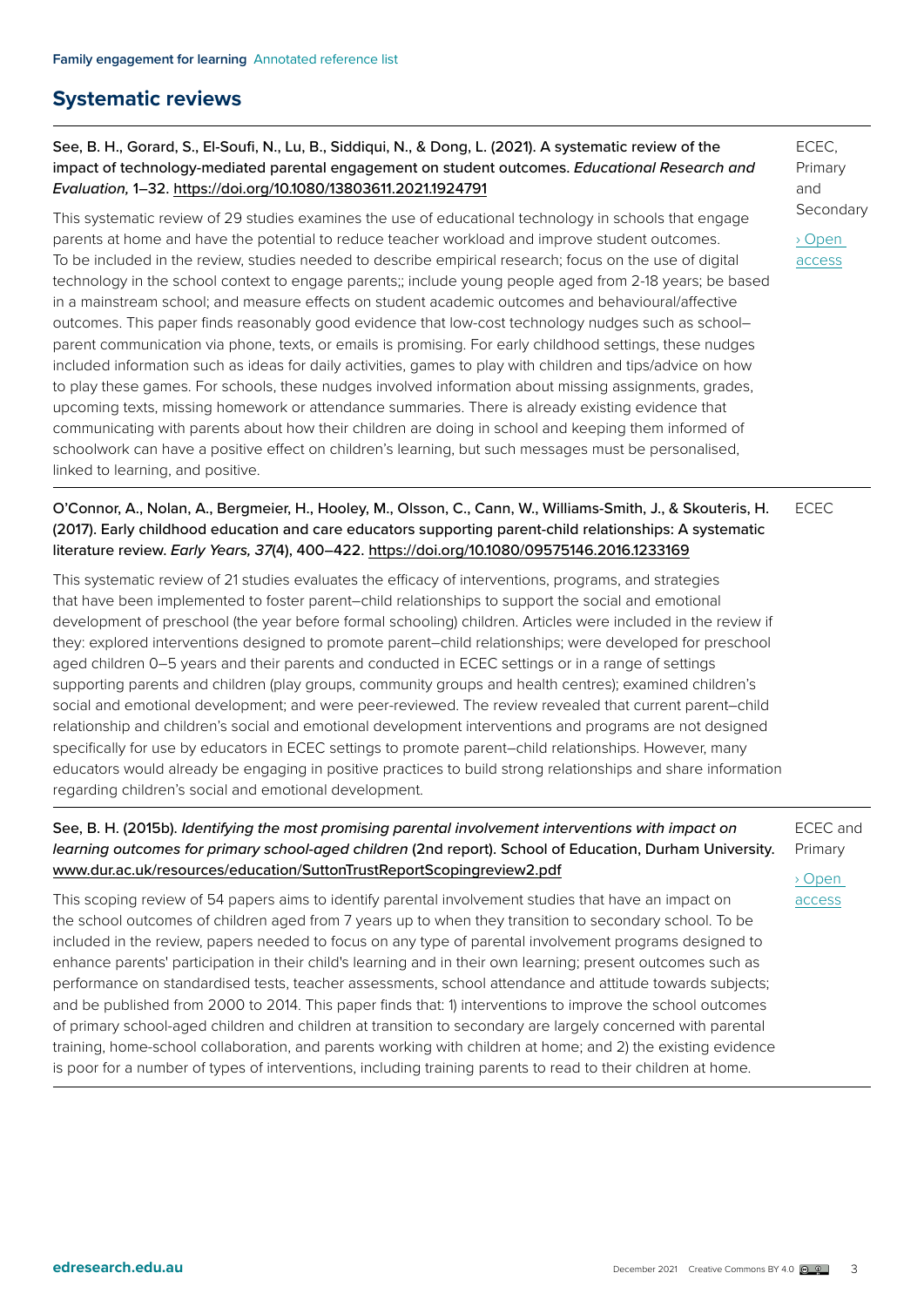See, B. H., & Gorard, S. (2015). Does intervening to enhance parental involvement in education lead to better academic results for children? An extended review. *Journal of Children's Services, 10*(3), 252–264. <https://doi.org/10.1108/JCS-02-2015-0008> ECEC and Primary

This systematic review of 127 studies examines literature linking parental involvement in their children's education to attainment at or before primary school. To be included in the review, papers needed to report evaluation studies; focus on parent involvement programs which intend to enhance parents' participation in their children's learning; and be published between 1990 and 2014. This paper finds that while several studies reported positive effects for parental involvement, most of these provided very weak, low-quality evidence. Limitations included the lack of a comparison group, use of a non-randomised comparison, no prepost-test comparisons, small samples, high attrition and measures relying on teacher perception of a child's progress. The review also noted that a large number of interventions for pre-school children showed no promise of improving young children's attainment, albeit based on weak evaluations.

Note: This paper summarises See (2015a) and See (2015b).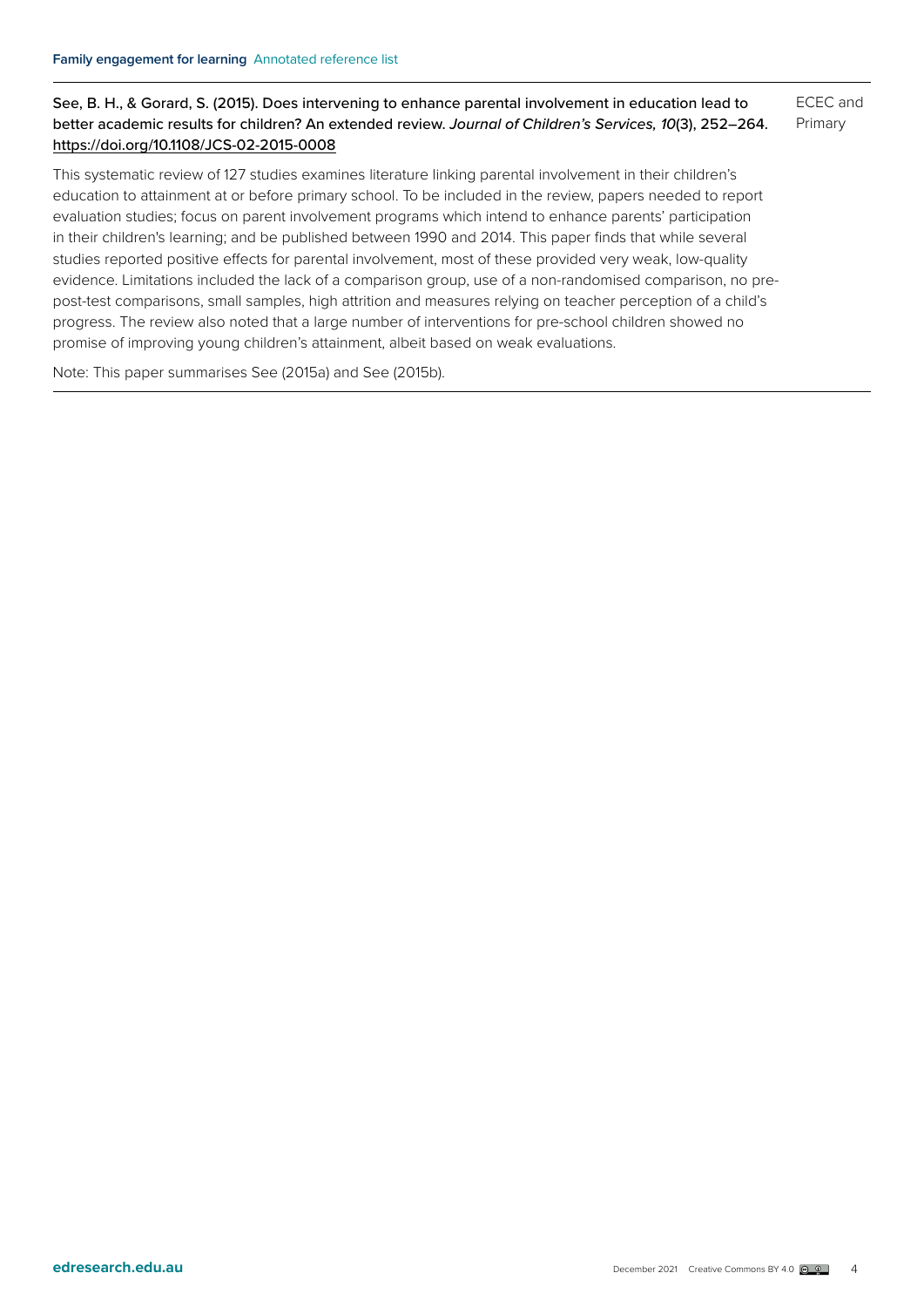# **Primary studies<sup>2</sup>**

### Bergman, P., & Chan, E. W. (2015). *Leveraging Technology to Engage Parents at Scale: Evidence from a Randomized Controlled Trial.* CESifo Working paper no. 6493. [https://papers.ssrn.com/sol3/papers.cfm?abstract\\_id=2989472](https://papers.ssrn.com/sol3/papers.cfm?abstract_id=2989472)

This paper presents findings from a randomised control trial of 462 students in grades 6 to 11 and 242 students' guardians who were randomly selected to receive additional information about their child's academic progress. The trial aimed to explore whether this reporting from schools to parents is associated with student performance. Parents received text messages, phone calls or emails presenting missed assignments and student grades several times a month over a six-month period. This study finds that additional information to parents about their child's missing assignments and grades helps parents motivate their children more effectively and changes parents' beliefs about their child's effort in school, ultimately reducing student course failures by 38%, and increasing class attendance by 17%. There were no effects on standardised test scores.

Note: This study is included in Axford et al. (2019).

#### Burgoyne, K., Gardner, R., Whiteley, H., Snowling, M. J., & Hulme, C. (2018). Evaluation of a parent-delivered ECEC early language enrichment programme: Evidence from a randomised controlled trial. *Journal of Child Psychology and Psychiatry, 59*(5), 545–555. <https://doi.org/10.1111/jcpp.12819>

This paper presents findings from a randomised control trial of 208 preschool (the year before formal schooling) children and their parents in the United Kingdom, where families were allocated to either an oral language program or a program targeting motor skills. With the support of centre staff, parents delivered the programs to their child at home in daily 20-minute sessions over 30 weeks. Families were invited to a smallgroup training session at their centre where they were informed of the project background, an overview and rationale for their teaching programme, and a detailed look at the programme materials. This study finds that children receiving the language programme made significantly larger gains in language and narrative skills than the children receiving the motor skills programme. These effects were maintained 6 months later, where the language group also scored higher on tests of early literacy.

#### Cabell, S. Q., Zucker, T. A., DeCoster, J., Copp, S. B., & Landry, S. (2019). Impact of a Parent Text Messaging Program on Pre-Kindergarteners' Literacy Development. *AERA Open, 5*(1), 233285841983333. <https://doi.org/10.1177/2332858419833339>

This single study presents findings from a randomised control trial of 177 parents and their 4-year-old children, exploring the impact of a parent text messaging program on pre-kindergarteners' literacy development. Parents received text messages with either a language and literacy focus, or a health and wellbeing focus over a period of 25 weeks. This study finds that children entering the school year with higher skill levels benefited from the language/literacy program while those with lower initial skill levels benefited from the health/wellbeing program.

#### Chao, P.-C., Bryan, T., Burstein, K., & Ergul, C. (2006). Family-Centered Intervention for Young Children at-risk for Language and Behavior Problems. *Early Childhood Education Journal, 34*(2), 147–153. <https://doi.org/10.1007/s10643-005-0032-4>

ECEC

ECEC › [Open](https://journals.sagepub.com/doi/10.1177/2332858419833339)  [access](https://journals.sagepub.com/doi/10.1177/2332858419833339)

Primary and Secondary

› [Open](https://papers.ssrn.com/sol3/papers.cfm?abstract_id=2989472)  [access](https://papers.ssrn.com/sol3/papers.cfm?abstract_id=2989472)

This paper presents findings from a randomised control trial of 41 children aged 3–5-years at risk for language and behaviour problems. Families in the intervention group received parent-professional support and were trained to use the Child Behaviour and Language Assessment (CBLA), completed weekly assessments of their children and submitted summaries to project staff. In addition to using the CBLA, families in the intervention group participated in an ongoing relationship with project staff. This study finds that children in the intervention group out-performed children in the control group, indicating that family-centred intervention is an effective method for empowering families to identify and implement concrete solutions to their children's problems, especially when done as part of a professional collaboration.

Note: This study is included in Smith et al. (2021).

 $^2$  A primary study is an individual or single study. The term "primary study" does not necessarily mean the study has been carried out in primary schools.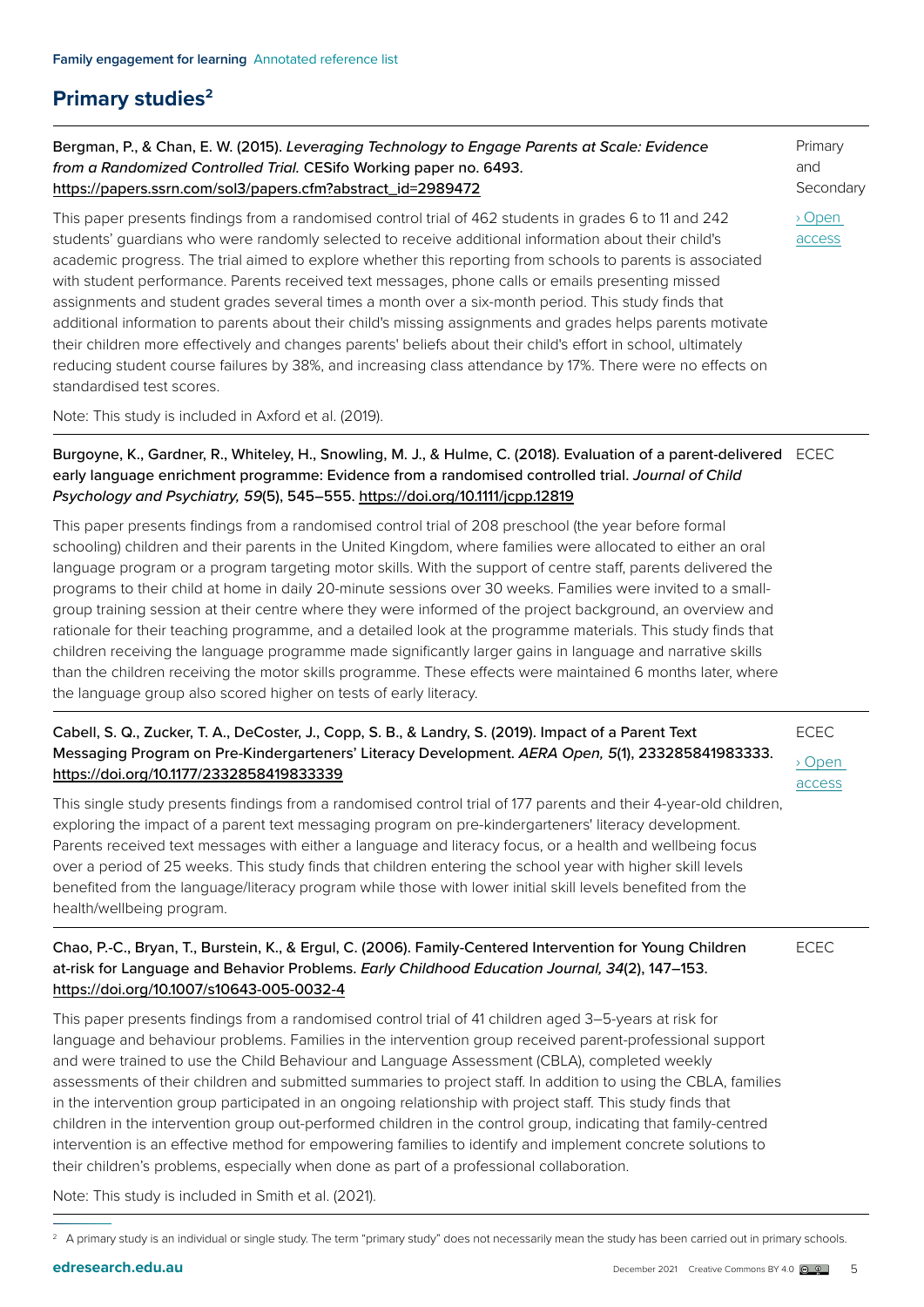#### Colgate, O., & Ginns, P. (2016) The effects of social norms on parents' reading behaviour at home with their Primary child. *Educational Psychology, 36*(5), 1009-1023.<https://doi.org/10.1080/01443410.2015.1044945>

This paper presents findings from two quasi-experiments in Australia involving a total of 124 children, examining the influence of parent social norms on parent's home reading behaviour with their child. Two elementary schools were included in the study, with children aged from 5 to 7 years. Parents in the intervention group received a note encouraging them to participate in the New South Wales Premier's Reading Challenge, whereby families read a minimum of 30 books with their child at home over a period of 6 months. This study finds that across the two schools, the intervention resulted in significantly more parents completing the reading, compared to the control classes who did not receive the information.

Note: This study is included in Axford et al. (2019).

### Doss, C., Fahle, E., Loeb, S., & York, B. (2017). Supporting Parenting through Differentiated and Personalized Text-Messaging: Testing Effects on Learning During Kindergarten. (CEPA Working Paper No.16-18).<http://cepa.stanford.edu/wp16-18>

This paper presents findings from a randomised control trial, investigating the effects of a text-based program for kindergarten (the year before formal schooling) parents over a period of eight months. Children in the differentiated and personalised program received three text messages per week based on the child's developmental level with: 1) facts, containing information about the skills of the week and the importance of that skill for academic growth; 2) tips, suggesting a home literacy activity based on that skill; or 3) growth, containing a more advanced activity that was meant to extend the learning opportunity presented earlier that week, as well as encouragement aimed to provide immediate gratification. Families in the 'general' group received the 'facts', 'tips' and 'growth' text messages each week, like the intervention group, however the content of their 'tips' and 'growth' texts did not include the strength of their children on the particular skill (for example, every family received the same activity, rather than one differentiated for their child). Control families received one text every two weeks containing general information (for example, about available services or emergency procedures) that did not promote parent-child interactions. This study finds that children in the differentiated and personalised program were 50 percent more likely to read at a higher level than the general group, and their parents reported engaging more in literacy activities compared to the control group.

Note: This study is included in Axford et al. (2019).

#### Goldfeld, S., Napiza, N., Quach, J., Reilly, S., Ukoumunne, O. and Wake, M. (2011). Outcomes of a universal shared reading interventions by 2 years of age: the let's read trial. *Pediatrics, 127*(3), 445–53. <https://doi.org/10.1542/peds.2009-3043>

This paper presents findings from a cluster randomised control trial in Australia of 552 families with children aged between 4 and 18 months, examining whether a population-based primary care literacy promotion intervention improves early markers of subsequent literacy by 2 years of age. The intervention comprised maternal and child health nurses modelling shared reading activities to parents, supported by parent information and free books. This study finds that the universal literacy-promotion program was not beneficial by the age of 2 years and may be ineffective. Alternative interpretations may relate to program intensity, reach and/or sleeper effects.

Note: This study is included in See & Gorard (2015). A follow-up study was also published measuring effects at 4 years of age.

ECEC › [Open](https://cepa.stanford.edu/content/supporting-parenting-through-differentiated-and-personalized-text-messaging-testing-effects-learning-during-kindergarten) 

[access](https://cepa.stanford.edu/content/supporting-parenting-through-differentiated-and-personalized-text-messaging-testing-effects-learning-during-kindergarten)

ECEC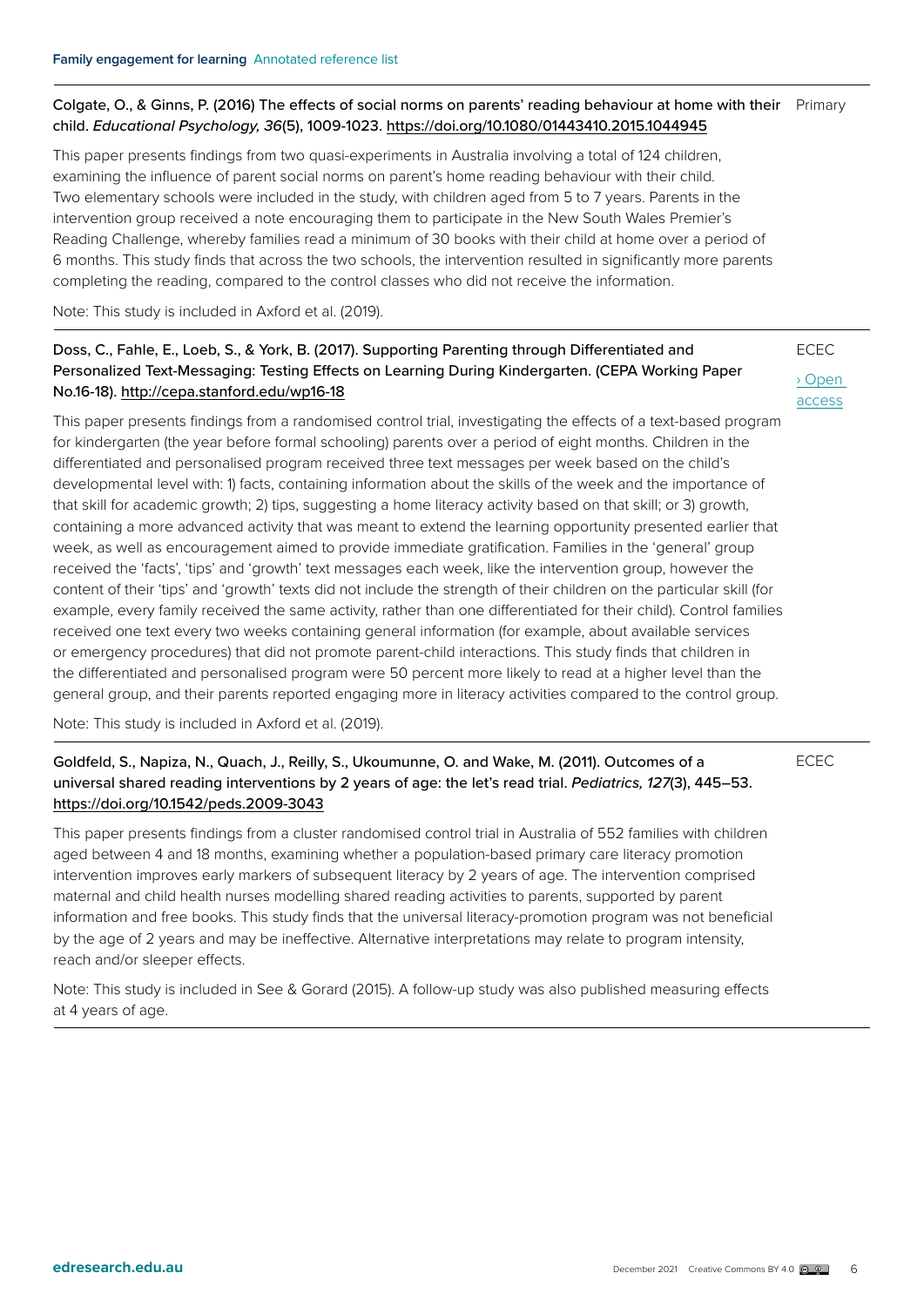#### Jelley, F., Sylva, K., & Karemaker, A. (2016). *EasyPeasy parenting app: Findings from an efficacy trial on parental engagement and school readiness skills.* The Sutton Trust. [www.suttontrust.com/wp-content/uploads/2019/12/EasyPeasy-Evaluation\\_FINAL.pdf](http://www.suttontrust.com/wp-content/uploads/2019/12/EasyPeasy-Evaluation_FINAL.pdf)

This short report presents findings from an efficacy trial of EasyPeasy — a program that aims to mobile app prompts to improve child development by increasing positive parent-child interaction through play at home for parents of preschool aged children. EasyPeasy is designed to improve early child development through increasing positive parent-child interactions and learning at home. The app sends regular game ideas to parents that they can play with their children, combined with information on child development. A smallscale randomised controlled trial was carried out in 8 children's centres to assess the effects of EasyPeasy on parent engagement and children's school readiness skills. A total of 150 families were recruited and individually assigned to one of the two groups. The EasyPeasy intervention lasted for 18 weeks, after which the study found there was a significant effect on children's cognitive self-regulation and parents' self-efficacy regarding discipline and boundaries.

Note: This study is included in See et al. (2021).

#### Jelley, F., & Sylva, K. (2018). *EasyPeasy: Evaluation in Newham: Findings from the Sutton Trust Parental Engagement Fund (PEP) Project.* The Sutton Trust. [www.suttontrust.com/wp-content/uploads/2019/12/EasyPeasyNewham-FINAL.pdf](http://www.suttontrust.com/wp-content/uploads/2019/12/EasyPeasyNewham-FINAL.pdf)  ECEC › [Open](https://www.suttontrust.com/wp-content/uploads/2019/12/EasyPeasyNewham-FINAL.pdf)  [access](https://www.suttontrust.com/wp-content/uploads/2019/12/EasyPeasyNewham-FINAL.pdf)

This report presents the findings from an evaluation of EasyPeasy, a program that aims to use text messaging and mobile app prompts to improve child development by increasing positive parent-child interaction through play at home. A two-group randomised controlled trial was carried out to assess the efficacy of EasyPeasy as used by parents registered in children's centres over a 3-month period. A total of 302 eligible families with children aged 3-4 years were recruited from across the eight centres. Randomisation was at the centre level, meaning that four children's centres were allocated to the intervention group, who received the app straight away, and four were allocated to the comparison group, who acted as a no-treatment control during the period of the trial but received the app after the trial was completed. This study found that families in the intervention group (those with access to EasyPeasy) had significantly higher scores than the comparison group on two parent-reported outcomes: children's cognitive self-regulation and parents' sense of control.

Note: This study is included in See et al. (2021).

#### Kim, J. S., Guryan, J., White, T. G., Quinn, D. M., Capotosto, L., & Kingston, H. C. (2016). Delayed Effects of a Low-Cost and Large-Scale Summer Reading Intervention on Elementary School Children's Reading Comprehension. *Journal of Research on Educational Effectiveness, 9,* 1–22. <https://doi.org/10.1080/19345747.2016.1164780> Primary

This paper presents findings from a randomised control trial of 6,383 second and third grade children, examining the effectiveness of a low-cost and large-scale summer reading intervention on reading comprehension. The intervention included comprehension lessons at the end of the school year and stimulated home-based summer reading routines with narrative and informational books. This study finds that the intervention had significant positive impact on children's reading comprehension, and the program was more cost-effective than existing programs.

Note: This study is included in Axford et al. (2019).

#### Kraft, M.A., & Dougherty, S.M. (2013). The effect of teacher–family communication on student engagement: Evidence from a randomized field experiment. *Journal of Research on Educational Effectiveness, 6*(3), 199–222.<https://doi.org/10.1080/19345747.2012.743636> Primary and **Secondary**

This paper presents findings from a randomised control trial of 145 students in sixth and ninth grade, examining the effects of a daily phone call home and written message during a mandatory summer school program on student engagement. This study finds that frequent teacher-family communication immediately increased student engagement as measured by homework completion rates, on-task behaviour, and class participation. Additionally, it identified three primary mechanisms through which communication likely affected engagement: stronger teacher-student relationships, expanded parental involvement and increased student motivation.

Note: This study is included in Axford et al. (2019).

ECEC

› [Open](https://www.suttontrust.com/wp-content/uploads/2019/12/EasyPeasy-Evaluation_FINAL.pdf)  [access](https://www.suttontrust.com/wp-content/uploads/2019/12/EasyPeasy-Evaluation_FINAL.pdf)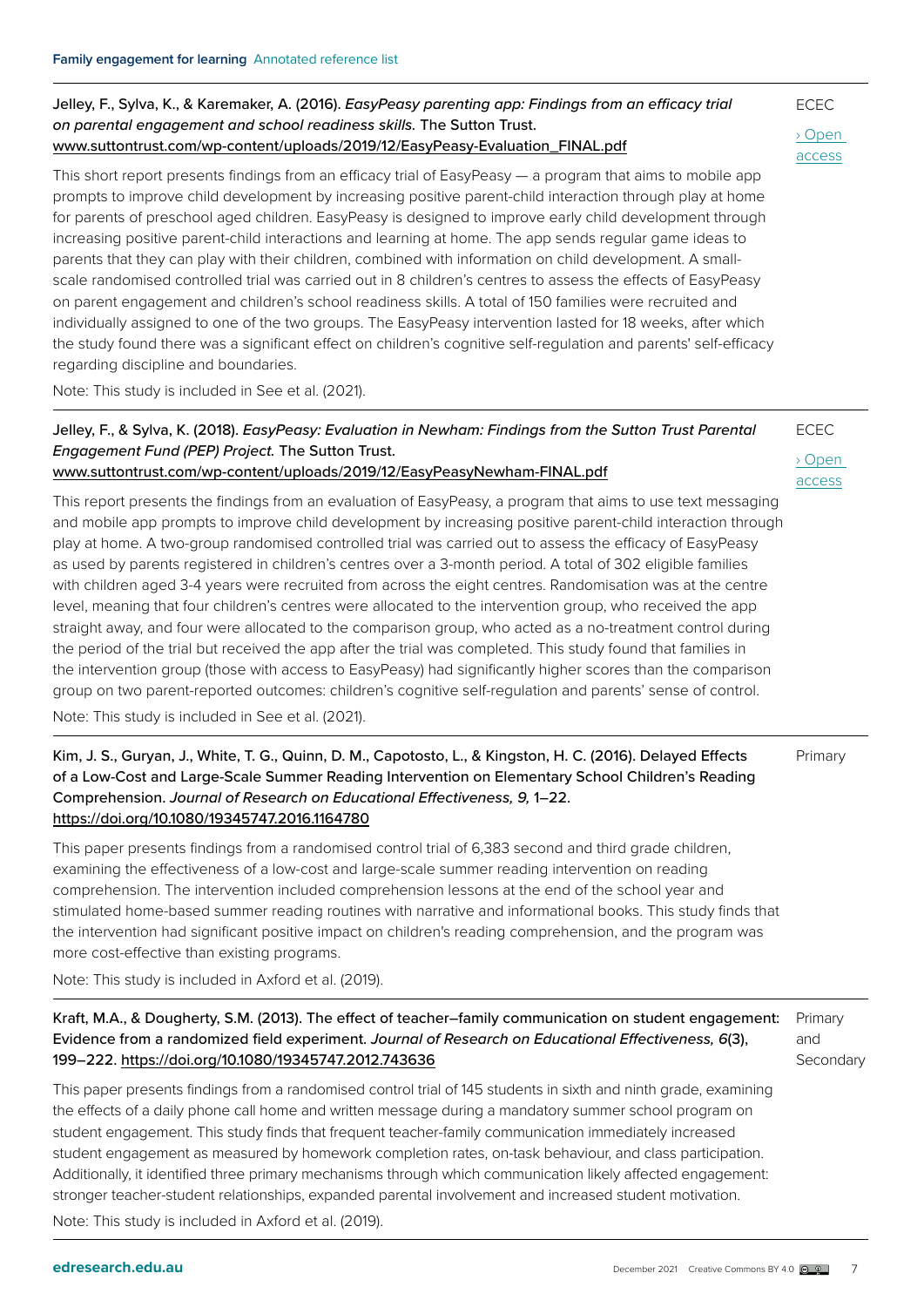#### Kraft, M. A., & Rogers, T. (2015). The underutilized potential of teacher-to-parent communication: Evidence from a field experiment. *Economics of Education Review, 47,* 49–63. <https://doi.org/10.1016/j.econedurev.2015.04.001> Secondary

This paper presents findings from a randomised control trial of 1,417 students, examining the effect of weekly one-sentence individualised messages from teachers to the parents of high school students. This study finds that messages decreased the percentage of students who failed to earn course credit, and prevented dropouts. Additionally, the intervention shaped the content of parent-child conversations. Messages that emphasised what students could improve, rather than what students were doing well, produced the largest effects.

Note: This study is included in Axford et al. (2019).

#### Miller, S., Davison, J., Yohanis, J., Sloan, S., Gildea, A. and Thurston, A. (2017) *Texting parents: Evaluation report and executive summary.* London: Education Endowment Foundation. <https://files.eric.ed.gov/fulltext/ED581121.pdf> Primary and Secondary

This report presents the findings from the Parent Engagement Project — a school-level intervention designed to improve pupil outcomes by engaging parents in their learning. The intervention involved text messages being sent to parents using school communications systems. Messages informed parents about dates of upcoming tests, whether homework was submitted on time, and what their children were learning at school. A total of 15,697 students in years 7, 9 and 11 were involved, with schools sending an average of 30 texts to each parent over the period of the trial. This study finds that children who received the intervention: 1) experienced approximately one month of additional progress in maths; 2) had reduced absenteeism; and 3) experienced approximately one month of additional progress in English. › [Open](https://files.eric.ed.gov/fulltext/ED581121.pdf)  [access](https://files.eric.ed.gov/fulltext/ED581121.pdf)

Note: This study is included in Axford et al. (2019).

#### Neumann, M. M. (2018). The effects of a parent–child environmental print program on emergent literacy. J*ournal of Early Childhood Research, 16*(4), 337–348. <https://doi.org/10.1177/1476718X18809120>

This paper presents findings from a randomised control trial in Australia of 32 parent-child dyads, examining the effects of a parent-child environmental print program on emergent literacy skills. Dyads in Queensland participated in an 8-week program that used multisensory strategies to identify, trace and write letters and words embedded in environmental prints such as STOP signs and product labels (for example, Weet-Bix labels). This study finds that the intervention group showed improvements across all measures of letter knowledge, letter writing, name writing, print concepts, environmental print reading and numeral name knowledge, making significant gains in letter knowledge and environmental print reading.

| Robinson-Smith, L., Menzies, V., Cramman, H., Wang, Y., Fairhurst, C., Hallett, S., Beckmann, N., | <b>ECEC</b> |
|---------------------------------------------------------------------------------------------------|-------------|
| Merrell, C., Torgerson, C., Stothard, S., & Siddiqui, N. (2019). EasyPeasy: Learning through play | > Open      |
| (Evaluation Report). London: Education Endowment Foundation.                                      | access      |
| https://d2tic4wvo1iusb.cloudfront.net/documents/projects/EasyPeasy.pdf                            |             |

This report presents findings from the EasyPeasy project, a program that aims to use text messaging and mobile app prompts to improve child development by increasing positive parent-child interaction through play at home. A randomised control trial of 102 primary schools explored the impact of the program on children's language development. A total of 1,205 aged 3-4 years children were included in the evaluation. EasyPeasy provides game ideas to the parents of preschool children to encourage play-based learning at home, with the aim of developing children's language development and self-regulation. Parents receive a text message directly from EasyPeasy which links to videos of example games they can play with their children, plus tips and advice about learning through play. The intervention lasted 20 weeks, with parents receiving weekly texts linked to 65 games over this period. Use of EasyPeasy was supported by a member of nursery staff (the 'Pod Leader'), trained by EasyPeasy. This study finds that: 1) children in schools receiving EasyPeasy did not make an additional progress in language development measured by a composite summary language score, although there were small increases in word structure and concepts and following directions language subscales; 2) children who received EasyPeasy made small increases in sociability, cognitive self-regulation, and emotional self-regulation; and 3) parents reported improvements in the home learning environment.

Note: This study is included in See et al. (2021).

ECEC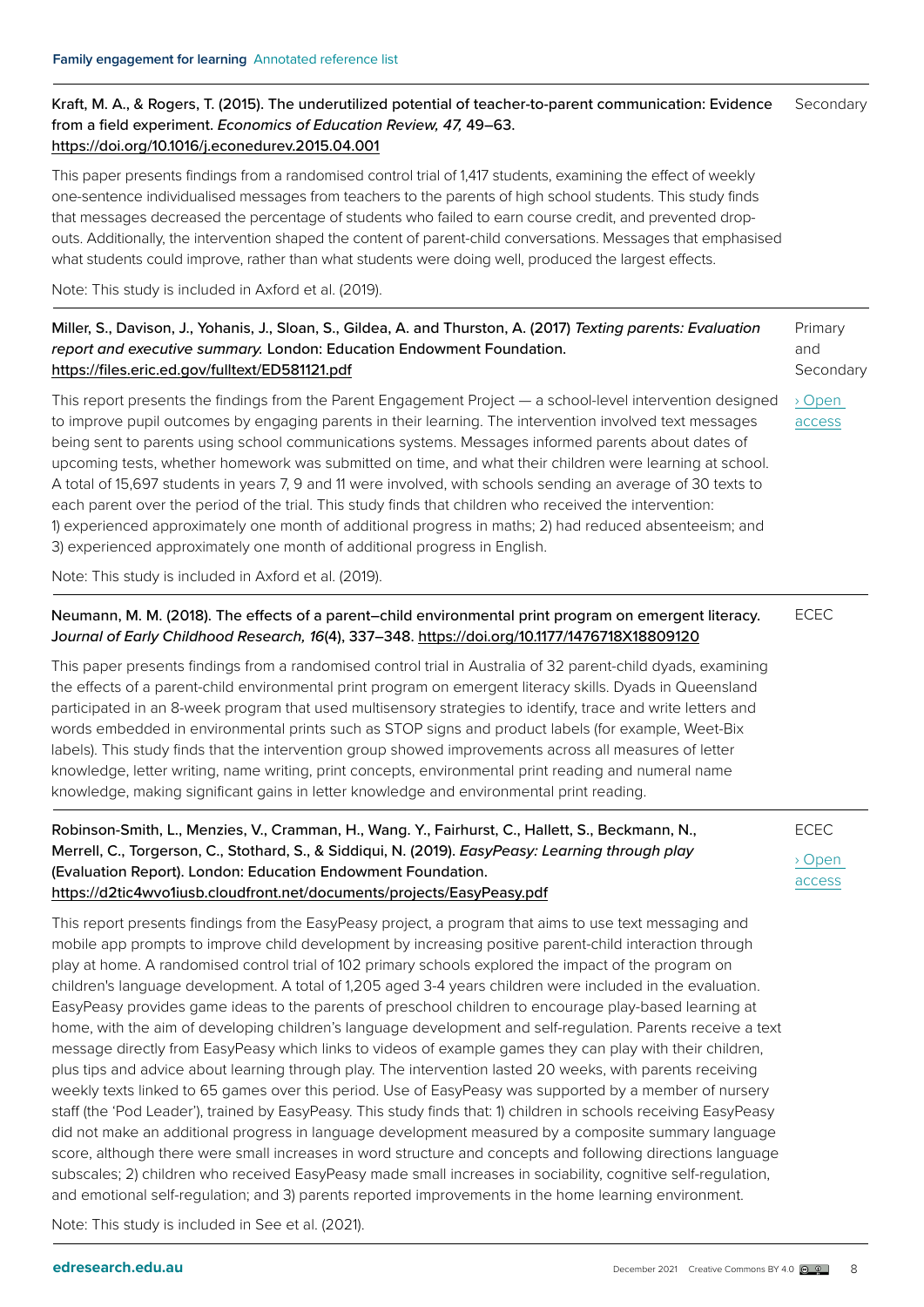Sheridan, S. M., Knoche, L. L., Boise, C. E., Moen, A. L., Lester, H., Edwards, C. P., Schumacher, R., & Cheng, K. (2019). Supporting preschool children with developmental concerns: Effects of the Getting Ready intervention on school-based social competencies and relationships. *Early Childhood Research Quarterly, 48,* 303–316.<https://doi.org/10.1016/j.ecresq.2019.03.008> ECEC

This paper reports the results of a randomised control trial examining the impact of the Getting Ready parent engagement intervention on young children's social-emotional competencies and the quality of the studentteacher and parent-teacher relationships. Participants were 267 preschool-aged children (3-5 years) and their parents, as well as 97 preschool teachers. The intervention focuses on enhancing relationships within and between systems and strengthening collaborative partnerships, promoting parental warmth, sensitivity and active participation in supporting children's early learning. This study finds that children in the treatment group were rated by their teachers to have greater improvement in social skills over 2 years, compared to their peers in the comparison condition. Teachers reported significantly greater increases in their relationships with parents.

Soto, X., Seven, Y., McKenna, M., Madsen, K., Peters-Sanders, L., Kelley, E. S., & Goldsteina, H. (2020). Iterative Development of a Home Review Program to Promote Preschoolers' Vocabulary Skills: Social Validity and Learning Outcomes. *Language, Speech & Hearing Services in Schools, 51*(2), 371–389. [https://doi.org/10.1044/2019\\_LSHSS-19-00011](https://doi.org/10.1044/2019_LSHSS-19-00011)

ECEC

Primary

This paper presents findings from two experiments, which used adapted alternating treatment designs to compare the learning of academic words taught at school to words taught at school and reviewed at home. A total of 19 children, aged 4 and 5 years were involved in the study, whereby children were taught academic words embedded in pre-recorded storybooks for 6 weeks at school, and provided with materials such as stickers with review prompts to take home for half of the words. The home review component also included in-person training, video modelling and daily text message reminders. The results of this small-scale study were mixed, with only one site showing consistently strong effects.

#### Stein, M. L. (2017). Supporting the summer reading of urban youth: An evaluation of the Baltimore SummerREADS Program. *Education and Urban Society, 49*(1), 29–52. <https://doi.org/10.1177/0013124516630595>

This paper presents findings from an evaluation of the first 2 years of a summer learning program that provided self-selected and developmentally appropriate books to students in low-income and low-resource primary schools. 20 schools with students in the second and third grade took part in the study, with 15 schools serving as comparison schools. The total sample comprised 4,881 students. Schools identified a coordinator who was designated to work with the SummerREADS program manager to facilitate the program

in the school. The coordinators were asked to schedule a date for a book fair for students during the first 2 weeks in May, hold a parent orientation for the program, distribute books prior to the end of the school year, and help with data collection (for example, student surveys and summer reading logs) in their school. This study found evidence of a positive effect of participation in the program on standardised reading assessment.

Note: This study is included in Axford et al. (2019).

#### Teepe, R. C., Molenaar, I., Oostdam, R., Fukkink, R., & Verhoeven, L. (2019). Helping parents enhance vocabulary development in preschool children: Effects of a family literacy program. E*arly Childhood Research Quarterly, 48,* 226–236.<https://doi.org/10.1016/j.ecresq.2019.03.001>

ECEC

This paper presents findings from an experimental study using partially randomised clusters of 223 preschool children (the year before formal schooling), who were enrolled in a family literacy program. To increase the impact of family literacy programs, two ways to support parents in changing their interaction behaviour were examined: active learning during parent group meetings, and technology-enhanced learning with real-time interaction support. A third group, acting as the control, received the standard preschool program. Effects on receptive and productive vocabulary were investigated in children involved in preschool education programs. This study finds that: 1) children in the active learning condition group made larger receptive vocabulary gains than control children; 2) children in the technology-enhanced learning condition group showed similar gains to the control group; and 3) children in all three conditions made similar gains in productive vocabulary.

Note: This study is included in Smith et al. (2021).